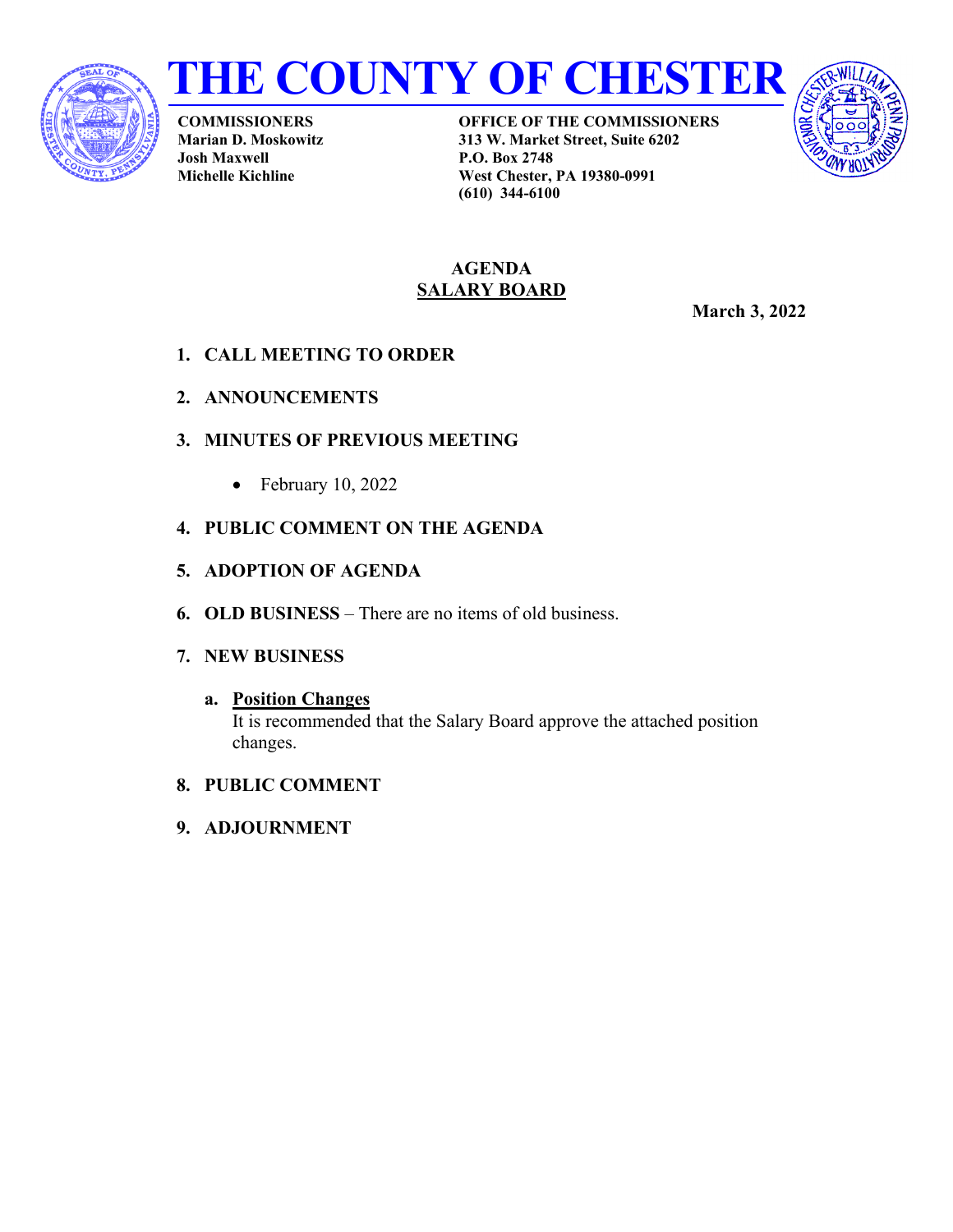

# **THE COUNTY OF CHESTER**

**COMMISSIONERS Marian D. Moskowitz Josh Maxwell Michelle Kichline**

**6. OLD BUSINESS**

**7. NEW BUSINESS**

**a. New Positions**

**OFFICE OF THE COMMISSIONERS 313 W. Market Street, Suite 6202 P.O. Box 2748 West Chester, PA 19380-0991 (610) 344-6100**



#### **SALARY BOARD MINUTES**

**February 10, 2022 1. CALL MEETING TO ORDER** Chair Marian D. Moskowitz of the Chester County Board of Commissioners called the Salary Board Meeting to order on Thursday, February 10, 2022 at 10:02 AM in the Commissioners' Boardroom. Commissioner Josh Maxwell, Commissioner Michelle Kichline, and Controller Margaret Reif were also present. **CALL TO ORDER 2. ANNOUNCEMENTS** There were no announcements. **ANNOUNCEMENTS 3. MINUTES OF PREVIOUS MEETING** Commissioner Maxwell made a motion to approve the Salary Board minutes from the last meeting on January 6, 2022. Commissioner Kichline seconded the motion. Motion carried to approve the minutes from the January 6, 2022 Salary Board Meeting. **MINUTES APPROVED 4. PUBLIC COMMENT ON AGENDA** There was no public comment on agenda items. **PUBLIC COMMENT 5. ADOPTION OF AGENDA** Commissioner Kichline made a motion to adopt the agenda. Commissioner Maxwell seconded the motion. Motion carried to adopt the February 10, 2022 Salary Board Agenda. There were no items of old business. Commissioner Maxwell made a motion to approve the new positions listed on the Salary Board agenda, which was seconded by Commissioner Kichline. Controller Reif abstained. Motion carried to approve all new positions on the Salary Board agenda. **b. Position Changes OLD BUSINESS NEW BUSINESS New Positions**

Controller Reif made a motion to approve the position changes listed on the Salary Board agenda, which was seconded by Commissioner Kichline. Motion carried to approve the position changes on the Salary Board agenda. **Position Changes**

**ADOPTION OF AGENDA**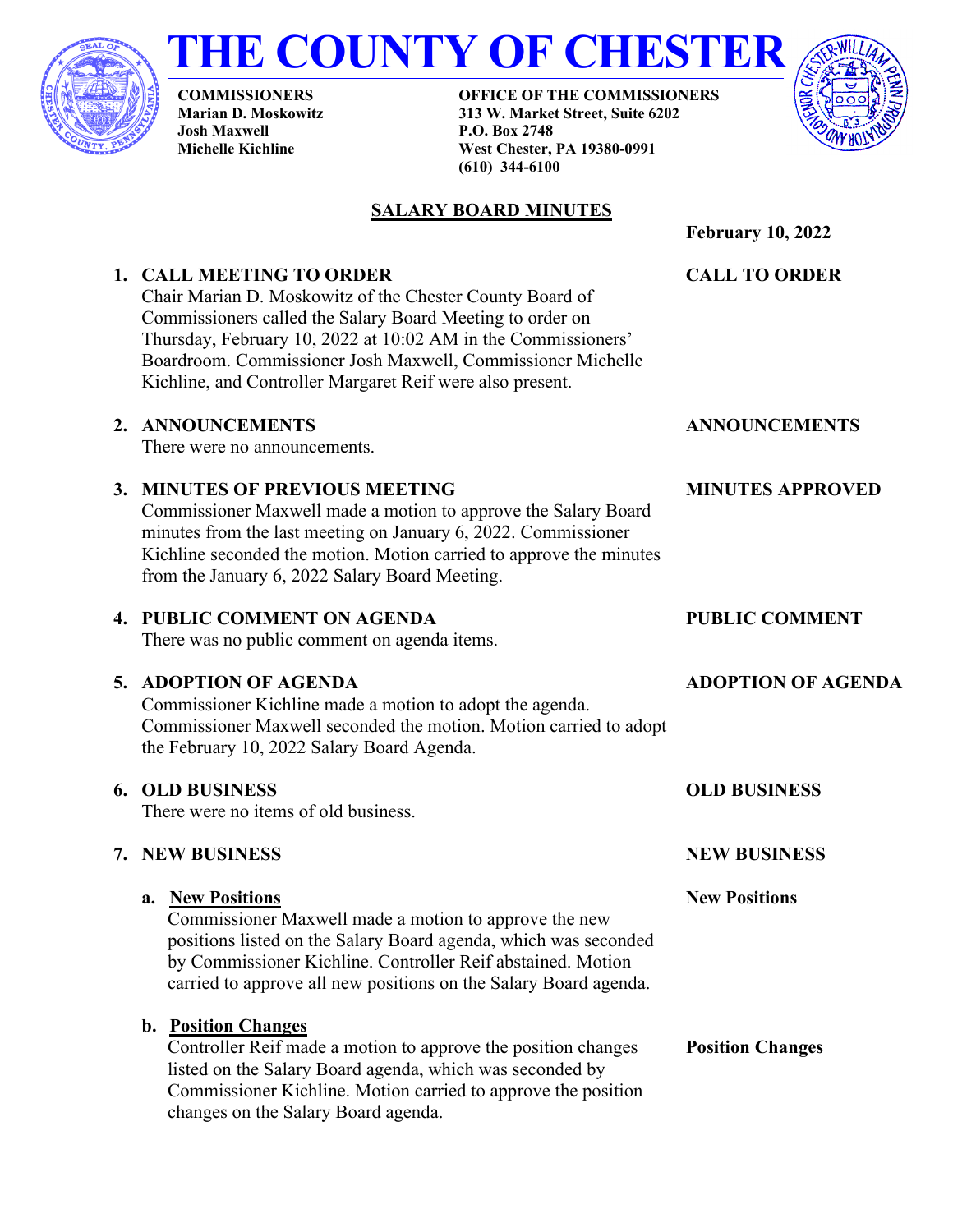#### **c. Position Inactivations**

There were no position inactivations.

#### **8. PUBLIC COMMENT**

Sandra Bowman, Bobbie Cerig, Mike Winterode, Kathy Dobson, George Howard, Stephanie O'Brien, Bill Borton, Dave Shoemaker, and Gary Heasley expressed concern over current election processes.

Delielle Shariv, Richard Kessler, Mark Metica, Shannon Grady, Grady McGrogan, Andrew McLellan, Ahin Manicshaw, Ada Nestor, Stacey Whomsley, Sues S., Kaitlin Barry, Melanie (last name not given), Miranda Doyle, Jackie Tomaszewski, and Vanessa (last name not given) spoke about their concerns related to COVID-19 masking procedures, particularly among children in schools.

Laurie Shannon-Bailey asked the Board to support a resolution related to education funding recently passed by the Coatesville Area School District.

There was no further public comment.

#### **9. ADJOURNMENT**

Commissioner Maxwell made a motion to adjourn, which was seconded by Commissioner Maxwell. Meeting adjourned at 11:22AM.

THA

**Taken by Taylor Pettit On behalf of Chief Clerk Robert J. Kagel**

#### **PUBLIC COMMENT**

**Position Inactivations**

## **ADJOURNMENT**